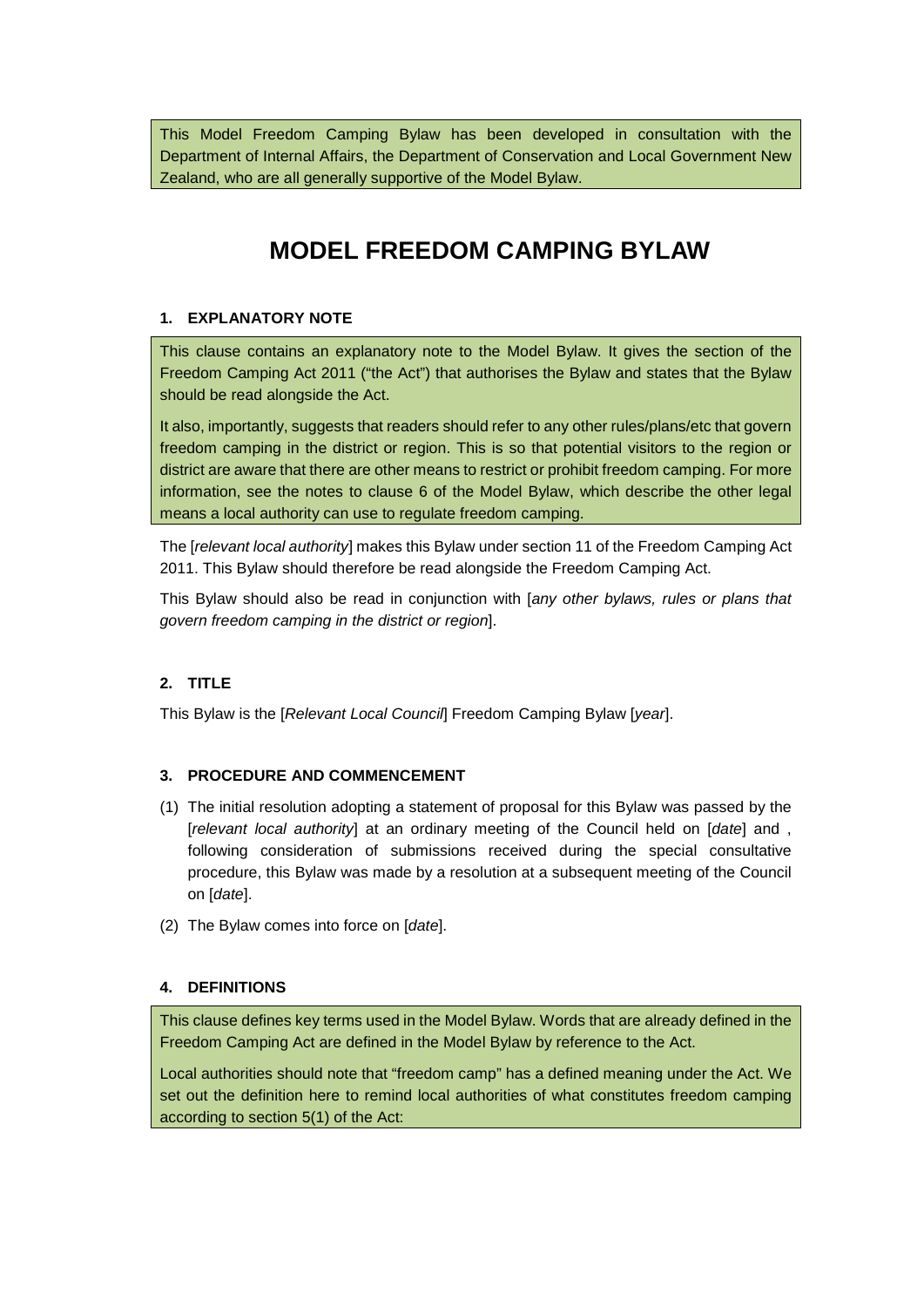"In this Act, freedom camp means to camp (other than at a camping ground) within 200 m of a motor vehicle accessible area or the mean low-water springs line of any sea or harbour, or on or within 200 m of a formed road or a Great Walks Track, using 1 or more of the following:

(a) a tent or other temporary structure:

(b) a caravan:

(c) a car, campervan, housetruck, or other motor vehicle."

The Act is clear (in section 5(2)) that freedom camping does not include: temporary and shortterm parking of a motor vehicle; recreational activities commonly known as day-trip excursions; and resting or sleeping at the roadside in a caravan or motor vehicle to avoid driver fatigue.

If local authorities restrict freedom camping at a particular site to self-contained camping only, the following definition of self-contained vehicle may be useful:

**"Self-contained vehicle** means a vehicle designed and built for the purpose of camping which has the capability of meeting the ablutionary and sanitary needs of occupants of that vehicle for a minimum of three days without requiring any external services or discharging any waste and complies with New Zealand Standard 5465:2001: Self Containment of Motor Caravans and Caravans, as evidenced by the display of a current self-containment warrant issued under NZS 5465:2001."

Note that "self-contained vehicle" is not defined in the Freedom Camping Act and that this is only an example as to how it may be defined.

Be aware that any amendments made to NZS 5465:2001 after a local authority adopts its bylaw will not automatically apply to the "self-contained vehicle" definition in that bylaw. For instance, NZS 5465:2001 was amended in May 2017 to refine the minimum requirements of a toilet: this amendment will apply to bylaws made after to May 2017, but will not automatically apply to those bylaws made before this date.

If a local authority decides that it wants amendments to NZS 5465:2001 to apply to its bylaw, it must amend the bylaw to make clear that the amendment has been incorporated. For instance, if a local authority wanted to incorporate the May 2017 amendment to NZS 5465:2001, it could amend the bylaw to insert "(including the May 2017 amendment)" after the first reference to the Standard in the "self-contained vehicle" definition.

Bylaws made under section 11 of the Act should also use the phrase "local authority areas" (as defined in the Act) to describe the sites that are subject to restrictions or prohibitions regarding freedom camping. Other names – such as "public place" – should not be used, as they do not reflect the terminology used in the Act and may lead to the inclusion of areas not governed by the Act.

In this Bylaw, unless the context requires otherwise:

**Act** means the Freedom Camping Act 2011.

**Camping ground** has the meaning given in section 5(3) of the Act.

**Council** means [*the relevant local authority*].

**[District** *or* **Region]** means the [district *or* region] of the Council.

**Freedom camp** has the meaning in section 5(1) and (2) of the Act.

**Local authority area** has the meaning in section 6 of the Act.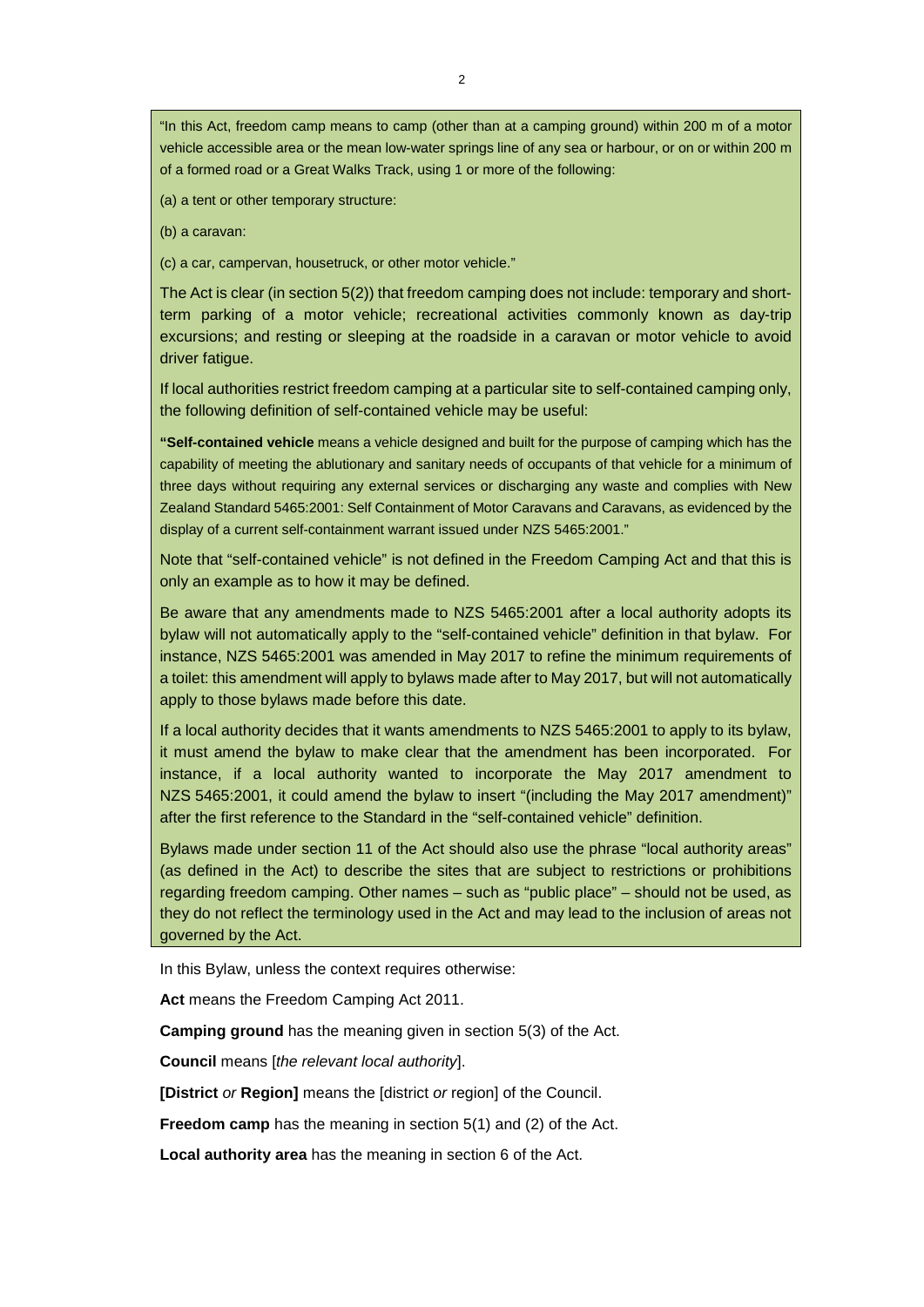**Prohibited area** means an area identified in Schedule 1: Prohibited Areas for Freedom Camping in which freedom camping is prohibited.

**Restricted area** means an area identified in Schedule 2: Restricted Areas for Freedom Camping in which freedom camping is permitted subject to restrictions.

# **5. PURPOSE**

This clause is intended to state clearly the purpose of a bylaw under the Act. It sets out following the wording of section 11(2) of the Act – the reasons for regulating freedom camping by way of restriction or prohibition in a district or region.

The purpose of this Bylaw is to control freedom camping in the [Region *or* District] in order to:

- (a) protect local authority areas;
- (b) protect the health and safety of people who may visit local authority areas; or
- (c) protect access to local authority areas.

#### **6. LOCAL AUTHORITY AREAS WHERE FREEDOM CAMPING PERMITTED**

This clause reflects section 10 of the Act. It is intended to be a reminder to local authorities that unless restricted or prohibited under a bylaw made in accordance with section 11 of the Act, freedom camping is allowed in any local authority area (unless it is prohibited by another enactment).

Other means of regulating freedom camping in local authority areas, apart from a bylaw made under section 11 of the Act, include:

- section 44 of the Reserves Act 1977;
- rules in a district or regional plan made under the Resource Management Act 1991;
- bylaws made under sections 145 or 146 of the Local Government Act 2002.

The difference between these means to prohibit or restrict freedom camping and a bylaw made under section 11 of the Act is that the infringement regime for illegal freedom camping in the Act can only be used by a local authority if there has been contravention of a section 11 bylaw.

Local authorities therefore have a number of tools at their disposal to regulate freedom camping in their district or region. However, a local authority needs to be careful, if it uses two or more of the methods available to regulate freedom camping, that it does not create confusion as to how the different rules/bylaws/etc interact together. A local authority may wish to review these other means of regulating freedom camping, to make sure they work consistently together, when creating a bylaw under the Act.

Consequently, when drafting a bylaw under section 11 of the Act, a local authority may wish to include reference to other means the authority is using to regulate freedom camping. This is in order to clarify for the public the extent of prohibitions or restrictions in relation to freedom camping in the district or region.

If this course of action is undertaken, careful drafting is necessary to ensure that the bylaw clearly delineates what restrictions or prohibitions have been created under section 11 of the Act and what is merely descriptive reference within the bylaw to restrictions or prohibitions that are the result of other statutory powers.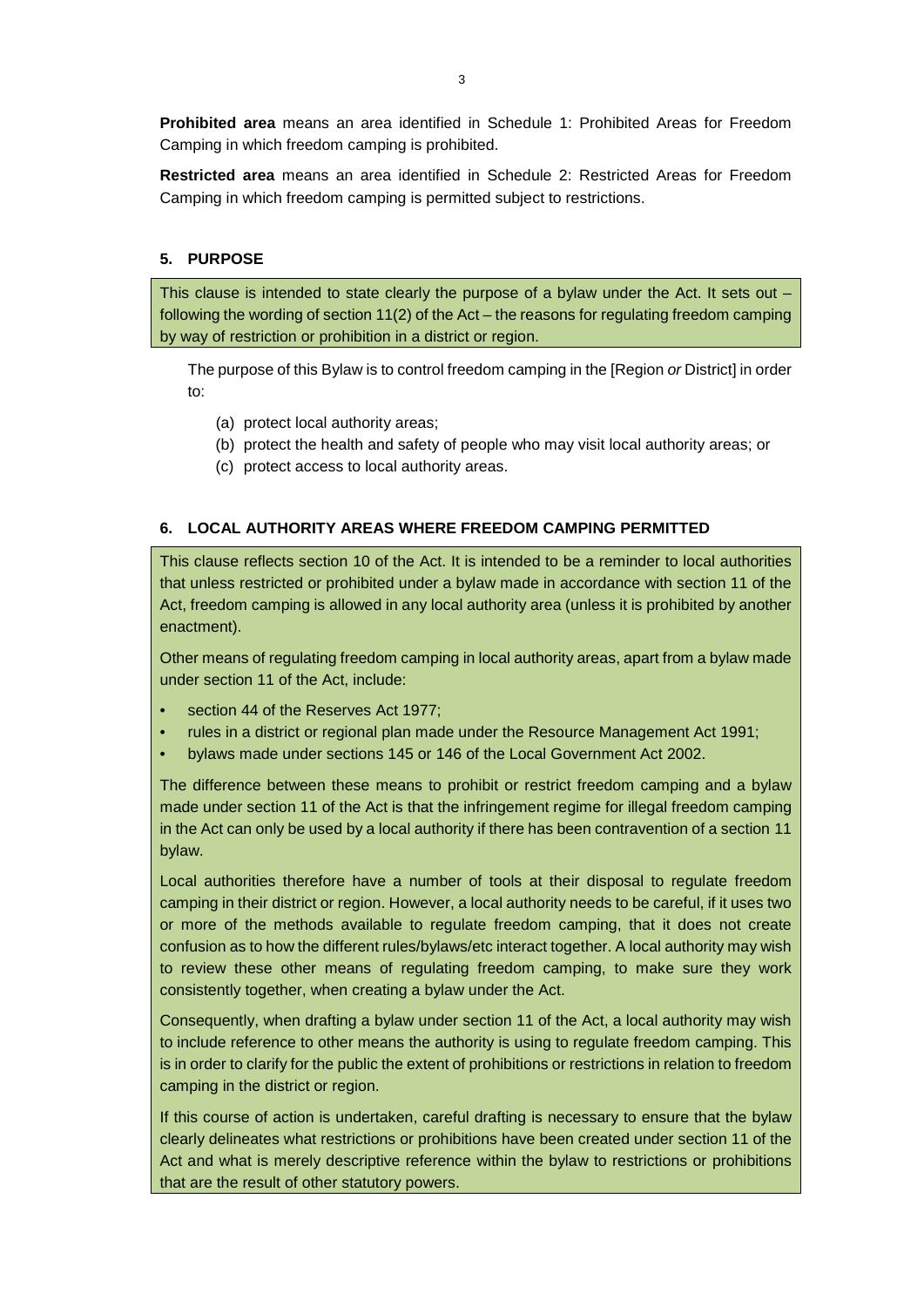The footnote at the end of this clause is an optional feature. It is intended to provide a mechanism by which the local authority can inform the public of other restrictions or prohibitions on freedom camping in an area.

Freedom camping is permitted in any local authority area within the [District *or* Region] unless it is restricted or prohibited in an area:

- (a) in accordance with this Bylaw; or
- (b) under any other enactment.<sup>[1](#page-3-0)</sup>

## **7. PROHIBITED AREAS AS OUTLINED IN SCHEDULE 1**

The purpose of this clause is to state clearly that freedom camping is prohibited in the local authority areas set out in Schedule 1.

Local authorities should note that under section 12 of the Act, they are not allowed to make a bylaw under section 11 with the effect of prohibiting freedom camping in all local authority areas in its district. A bylaw will be illegal under section 12 if it has the practical effect of prohibiting freedom camping in virtually all local authority areas in the district or region, even if it does not literally say that: see, for example, *Schubert v Wanganui District Council* [2011] NZAR 233 (HC) at [41]–[53].

Note also that section 11(1) of the Act only provides for a local authority to prohibit freedom camping in local authority areas, as defined in section 6 of the Act. Furthermore, a local authority can only prohibit freedom camping in a local authority area if (in accordance with section 11(2)) it is satisfied that:

- the bylaw is necessary for one or more of the following purposes: to protect the area, to protect the health and safety of people who may visit the area, or to protect access to the area; and
- the bylaw is the most appropriate and proportionate way of addressing the perceived problem in relation to that area; and
- the bylaw is not inconsistent with the New Zealand Bill of Rights Act 1990.

Local authorities can also prohibit freedom camping in only part of a local authority area, as the definition of such an area within the Act includes any part of a local authority area: see section  $6(1)(b)$ .

- (1) A person must not freedom camp in any prohibited area identified in Schedule 1: Prohibited Areas for Freedom Camping.
- (2) Despite subclause (1), a person may freedom camp in any prohibited area if he or she has obtained the prior written consent of the Council, granted under clause 9(1), and complies with any conditions on the consent.

-

<span id="page-3-0"></span><sup>&</sup>lt;sup>1</sup> A list can be obtained from the Council website of all areas where freedom camping is restricted or prohibited under any other statutory powers.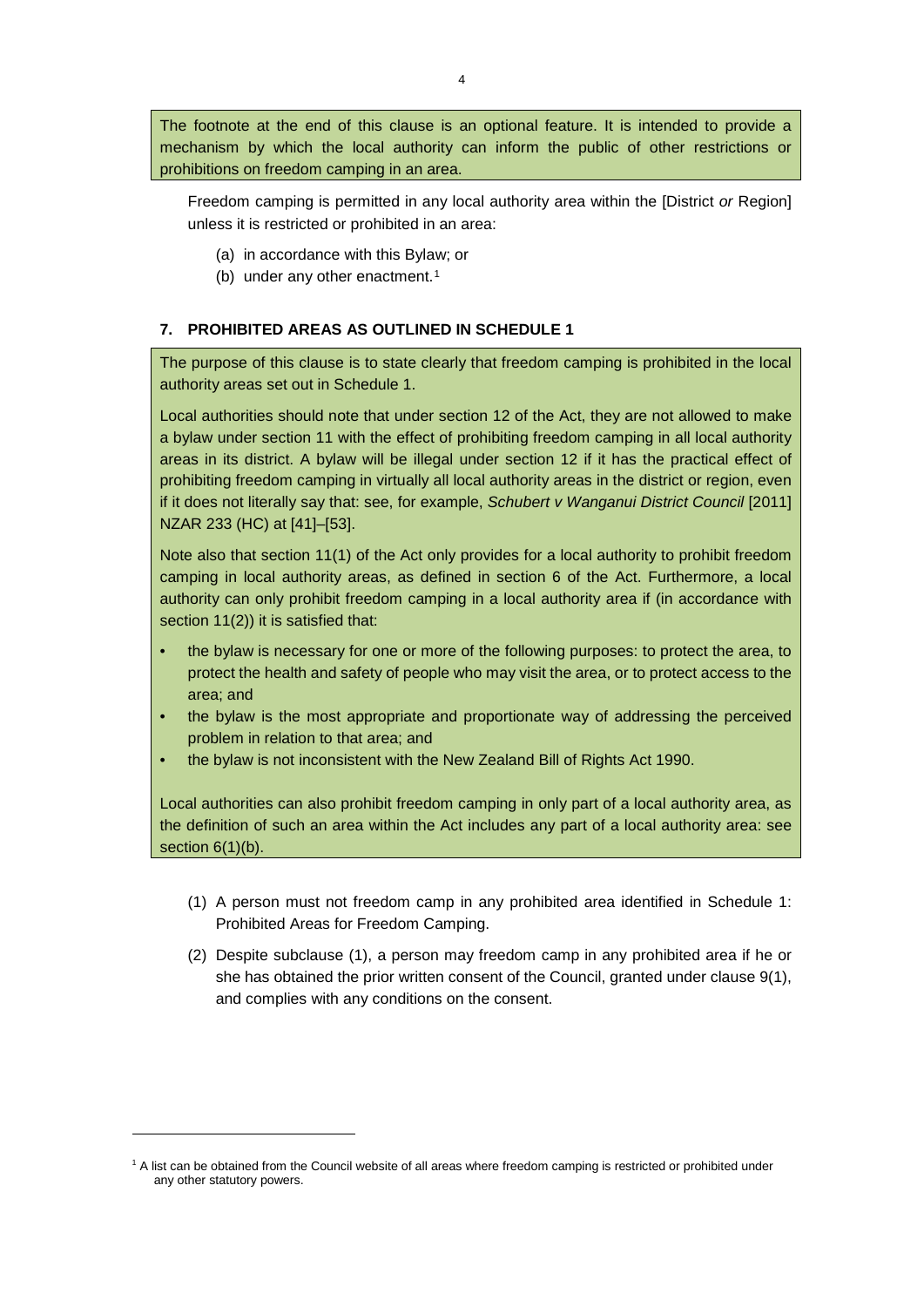#### **8. RESTRICTED AREAS AS OUTLINED IN SCHEDULE 2**

The purpose of this clause is to state clearly that people can freedom camp in the local authority areas set out in Schedule 2, but that they must obey the restrictions in place in relation to those areas.

The bylaw can have general restrictions applicable to all restricted areas, which are listed in clause 8, and can also  $-$  in Schedule 2  $-$  outline the additional restrictions that apply to a particular restricted area. (Further notes on this are provided in the notes accompanying Schedule 2 of this Model Bylaw.)

Examples of restrictions include:

- That freedom camping is restricted to self-contained vehicles.
- That freedom camping is restricted to a maximum of three consecutive nights in any four week period.
- That freedom camping is restricted to designated carparks within a particular area only.
- That freedom camping in a non-self-contained vehicle or a tent must occur within 100 m of a public toilet.

Note too that the same criteria in section 11(2) of the Act that apply to prohibiting freedom camping in a local authority area also apply to restricting freedom camping in an area (see the notes accompanying clause 7 as to what these criteria are).

Local authorities can also restrict freedom camping in only part of a local authority area, as the definition of such an area within the Act includes any part of a local authority area: see section  $6(1)(b)$ .

- (1) A person may freedom camp in any restricted area identified in Schedule 2: Restricted Areas for Freedom Camping, but must comply with the restrictions listed below and any additional restrictions listed for that area in Schedule 2:
	- (a) [insert restriction 1];
	- (b) [insert restriction 2]; and
	- (c) [insert restriction 3 etc.].
- (2) Despite subclause (1), a person may freedom camp in any restricted area if he or she has obtained the prior written consent of the Council, granted under clause 9(1), and complies with any conditions on the consent.

## **9. PRIOR CONSENT FROM COUNCIL**

The objective of this clause is to allow some flexibility in the operation of the bylaw. For example, a special event or occasion may occur in a local authority area that only allows restricted freedom camping or where freedom camping is prohibited under the bylaw. Clause 9 allows the local authority to exempt people from some or all of those restrictions and/or prohibition for the duration of the special event. There may be other reasons too that emerge for allowing consent for camping in a restricted area, but discretion as to whether these are granted remains with the local authority. Conditions on consents can be used to impose obligations and requirements on applicants, including, for instance, certain restrictions that the Council does not wish to waive.

(1) The Council may grant consent to a person to freedom camp in a prohibited area or a restricted area, with or without conditions.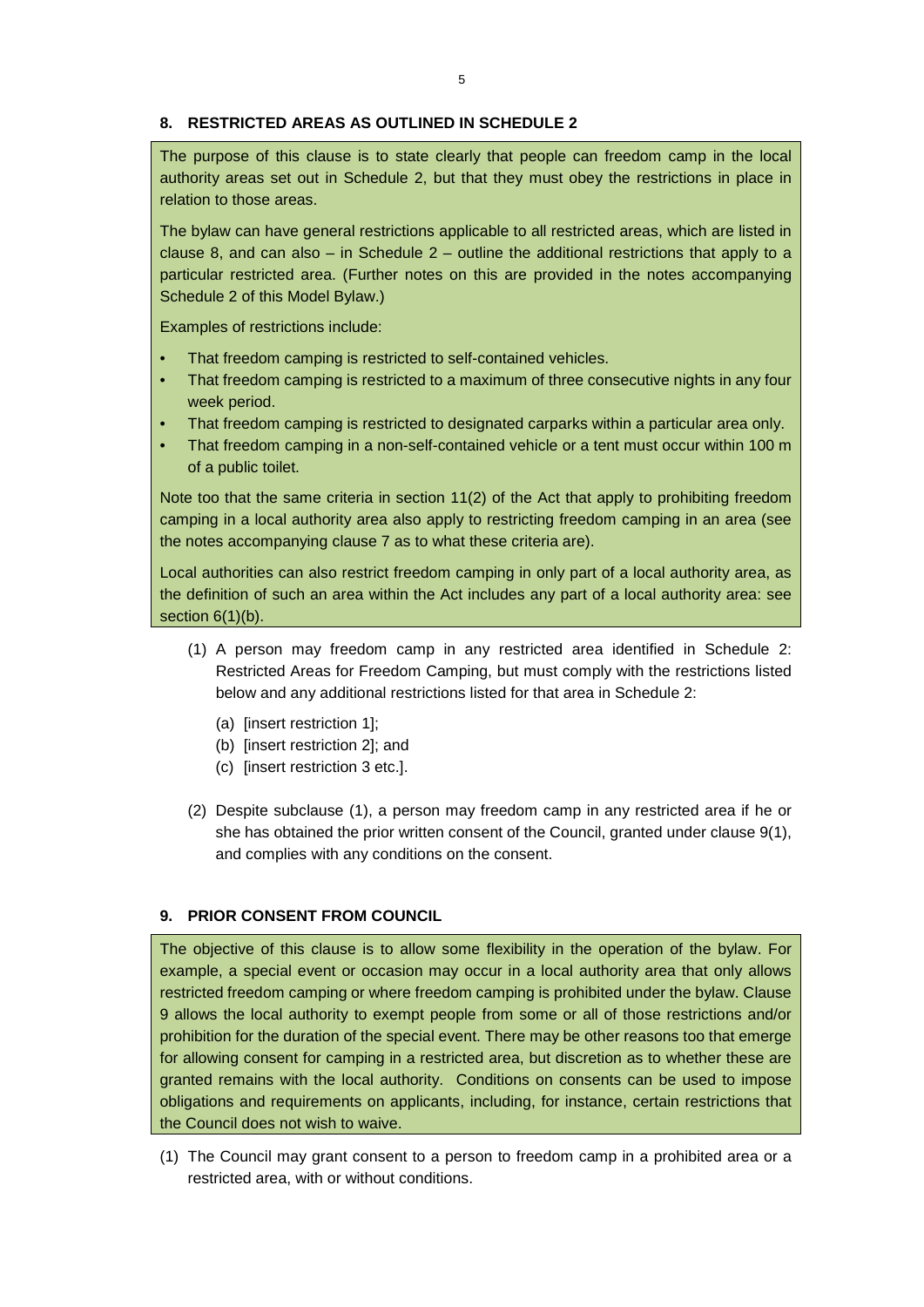(2) Consent must be applied for in writing to the Chief Executive Officer of the Council at least [*insert timeframe*] in advance of the date planned for freedom camping in the prohibited area or restricted area.

## **10. OFFENCES**

Section 20 of the Act sets out several offences relating to freedom camping. This clause repeats the offences in section 20(1)(a) and (c) of the Act, which are dependent upon a Bylaw to exist. Both of these offences are known in the Act as "infringement offences" (see the definition of this term in section 4(1)).

- (1) As specified by section 20(1) of the Act, every person commits an offence who
	- (a) freedom camps in a local authority area in breach of any prohibition or restriction in this Bylaw that applies to the area; or
	- (b) makes preparations to freedom camp in a local authority area in breach of any prohibition or restriction in this Bylaw that applies to the area.
- (2) Any person who has obtained the prior written consent of the Council, granted under clause 9(1), and who complies with any conditions on the consent, is not acting in breach of any prohibition or restriction in this Bylaw.

# **11. PENALTIES**

This clause reflects section 23(1) of the Act, which sets out the penalty for infringement offences. According to section 23(1), a person who commits an infringement offence is liable to either a fee prescribed by regulations made under section 43 of the Act or, if no fee is prescribed by regulations, \$200.

As specified by section 23(1) of the Act, every person who commits an offence pursuant to section 20(1)(a) and (c) of the Act is liable to [the amount prescribed by regulations made under section 43 of the Act *or* \$200].

## **12. RELATIONSHIP OF BYLAW WITH [RELEVANT SETTLEMENT LEGISLATION]**

This clause should be included if there is legislation effecting a Treaty of Waitangi settlement – such as the Ngāi Tahu Claims Settlement Act 1998 – that affects the district or region and the local authority wishes to clarify how it will interact with a bylaw made under section 11.

This Bylaw does not limit or affect the rights in relation to [*nohoanga/iwi/etc]* entitlements under the [*relevant settlement legislation].*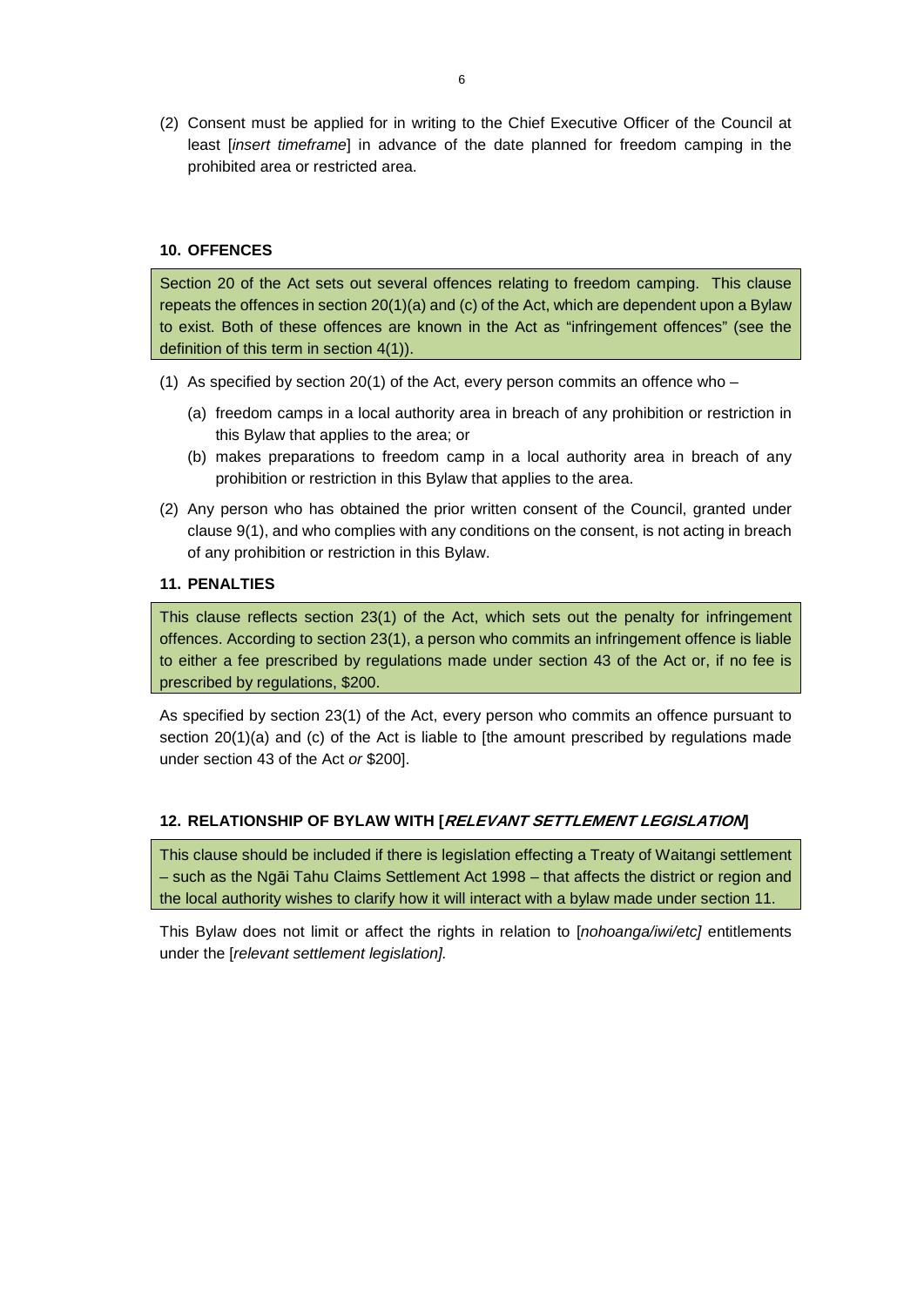#### **SCHEDULE 1: PROHIBITED AREAS FOR FREEDOM CAMPING**

Schedule 1 enables a local authority to fulfil its obligation under section 11(3) of the Act: that a bylaw made under section 11(1) must define a prohibited area by either a map, or a description of its locality (other than just its legal description), or both. Both methods are important means of identifying to the public where they are unable to freedom camp.

We suggest that Schedule 1 should define each prohibited area using both a written description of its locality and a map that clearly highlights where people cannot freedom camp.

Local authorities should note that if they use both methods to identify a prohibited area, then – in the instance that there is an inconsistency between the two – the description prevails: section 11(4) of the Act.

An example of a prohibited local authority area (using the fictitious "Pohutukawa Park, Pleasantville") is defined below using both methods.

Southern half of Pohutukawa Park, Pleasantville

Pohutukawa Park is located approximately 5 km north of Pleasantville township, adjacent to and to the east of State Highway One.

Freedom camping is prohibited in all parts of Pohutukawa Park south of, and including, Beach Access Road.

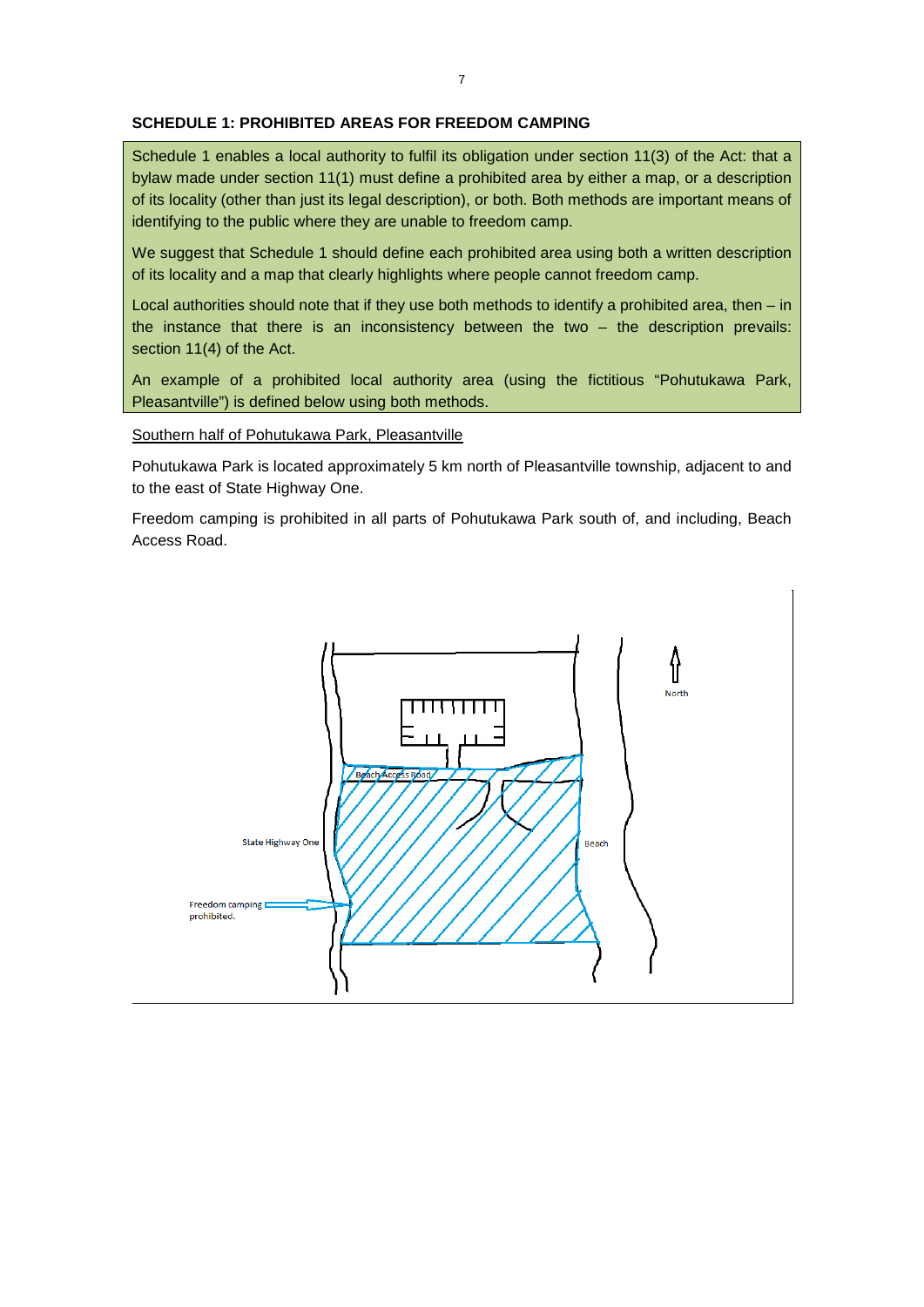#### **SCHEDULE 2: RESTRICTED AREAS FOR FREEDOM CAMPING**

#### *Defining restricted areas*

The purpose of Schedule 2 is to enable a local authority to fulfil its obligation under section 11(3) of the Act: to define restricted areas by either a map, or a description of its locality (other than just its legal description), or both. Both methods are important means of identifying to the public where freedom camping is restricted.

We suggest that Schedule 2 should use both methods to define restricted local authority areas. Local authorities should also note that if they use both methods, then – in the instance of an inconsistency between the two – the description prevails: section 11(4) of the Act.

Two examples of a restricted area defined using both methods (one of them once again using the fictitious "Pohutukawa Park, Pleasantville") are included below. The second of these, relating to fictitious "Nikau Park, Pleasantville", relates to a restricted area that nevertheless allows freedom camping in a non-self-contained vehicle or in a tent due to the presence of a toilet block in the local authority area.

## *Restrictions that apply*

A local authority can impose general restrictions that apply to all areas in Schedule 2 (see clause 8(1)) and can also choose to impose additional specific restrictions in relation to particular areas in Schedule 2.

General restrictions that apply to all restricted areas should be listed in clause 8(1). Such restrictions – as demonstrated by the notes accompanying clause 8 of this Model Bylaw – might relate to the type of vehicle that can be used for freedom camping, or how long a person is allowed to freedom camp for at a single location at any one time.

If the local authority chooses to impose additional specific restrictions, then the particular restrictions applicable to each local authority area where freedom camping is restricted need to be identified in Schedule 2, alongside the definition of each area. Both examples of a restricted area in Schedule 2 of the Model Bylaw (which are below) illustrate this.

Whether or not the restrictions apply to particular areas, or are applicable to all restricted sites, the local authority must still ensure that the restrictions fulfil the test set out in section 11(2) of the Act in relation to each particular local authority area.

Northern half of Pohutukawa Park, Pleasantville

Pohutukawa Park is located approximately 5 km north of Pleasantville township, adjacent to and to the east of State Highway One.

Freedom camping is restricted in all parts of Pohutukawa Park north of Beach Access Road.

Freedom camping in this area is restricted to self-contained vehicles parked in designated carparks only. The maximum period anyone can freedom camp in this area is three consecutive nights in any four week period.